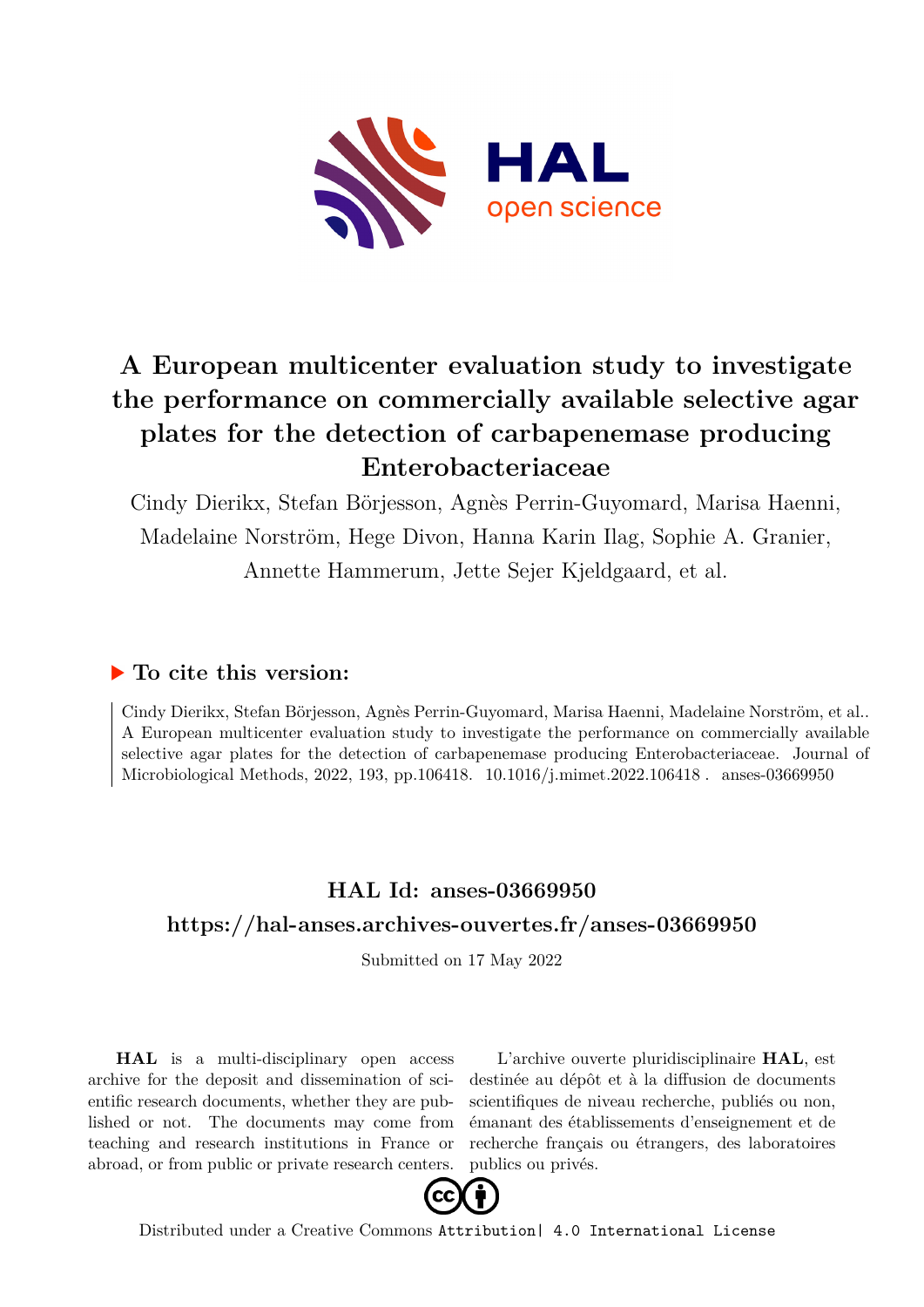## Contents lists available at [ScienceDirect](www.sciencedirect.com/science/journal/01677012) Journal of Microbiological Methods





### A European multicenter evaluation study to investigate the performance on commercially available selective agar plates for the detection of carbapenemase producing *Enterobacteriaceae*

Cindy Dierikx<sup>a</sup>, Stefan Börjesson <sup>b, c</sup>, Agnès Perrin-Guyomard <sup>d</sup>, Marisa Haenni<sup>e</sup>, Madelaine Norström $^{\rm f}$ , Hege H. Divon $^{\rm f}$ , Hanna Karin Ilag $^{\rm f}$ , Sophie A. Granier $^{\rm d}$ , Annette Hammerum  $^{\rm g}$ , Jette Sejer Kjeldgaard  $^{\rm h}$ , Natalie Pauly  $^{\rm i}$ , Luke Randall  $^{\rm j}$ , Muna F. Anjum  $^{\rm j}$ , Aleksandra Smialowska $^{\rm k}$ , Alessia Franco<sup>1</sup>, Kees Veldman $^{\rm m}$ , Jannice Schau Slettemeås  $^{\rm f, *},$  on behalf of the One Health EJP IMPART project<sup>1</sup>

<sup>a</sup> *National Institute for Public Health and the Environment, Antonie van Leeuwenhoeklaan 9, 3721, MA, Bilthoven, the Netherlands* 

<sup>b</sup> *National Veterinary Institute (SVA), SE-751 89 Uppsala, Sweden* 

<sup>c</sup> *Public Health Agency of Sweden, SE-171 82 Solna, Sweden* 

<sup>d</sup> French Agency for Food, Environmental and Occupational Health & Safety, Fougères Laboratory, 10B rue Claude Bourgelat, Javené CS 40608 35306 Fougères Cedex, *France* 

<sup>e</sup> *French Agency for Food, Environmental and Occupational Health & Safety* – *Lyon University, Lyon Laboratory, 31, avenue Tony Garnier 69394 Lyon Cedex 07, France* 

<sup>f</sup> *Norwegian Veterinary Institute, P.O. Box 64, 1431 Ås, Norway* 

<sup>g</sup> *Statens Serums Institut, Artillerivej 5, DK-2300 Copenhagen S, Denmark* 

<sup>h</sup> *Technical University of Denmark, DTU Fødevareinstituttet, Kemitorvet, Bygning 202, DK-2800 Kgs Lyngby, Denmark* 

<sup>i</sup> *German Federal Institute for Risk Assessment, Max-Dohrn-Str. 8-10, 10589 Berlin, Germany* 

<sup>j</sup> *Animal and Plant Health Agency, Woodham Ln, Addlestone KT15 3NB, United Kingdom* 

<sup>k</sup> National Veterinary Research Institute, 57 Partyzantów Avenue, 24-100 PUŁAWY, Poland

<sup>l</sup> *Istituto Zooprofilattico Sperimentale del Lazio e della Toscana M. Aleandri, via Appia Nuova, 1411 - 00178 Roma, Italy* 

<sup>m</sup> *Wageningen Bioveterinary Research, P.O. Box 65, 8200 AB Lelystad, the Netherlands* 

#### ARTICLE INFO

**SEVIER** 

*Keywords:*  Selective agar Carbapenem resistance Carbapenemases Enterobacteriaceae *Salmonella*  Animal

#### ABSTRACT

The European Food Safety Authority (EFSA) advised to prioritize monitoring carbapenemase producing *Enterobacteriaceae* (CPE) in food producing animals. Therefore, this study evaluated the performance of different commercially available selective agars for the detection of CPE using spiked pig caecal and turkey meat samples and the proposed EFSA cultivation protocol. Eleven laboratories from nine countries received eight samples (four caecal and four meat samples). For each matrix, three samples contained approximately 100 CFU/g CPE, and one sample lacked CPE. After overnight enrichment in buffered peptone water, broths were spread upon *Brilliance*™ CRE Agar (1), CHROMID® CARBA (2), CHROMagar™ mSuperCARBA™ (3), Chromatic™ CRE (4), CHROMID® OXA-48 (5) and Chromatic™ OXA-48 (6). From plates with suspected growth, one to three colonies were selected for species identification, confirmation of carbapenem resistance and detection of carbapenemase encoding genes, by methods available at participating laboratories. Of the eleven participating laboratories, seven reported species identification, susceptibility tests and genotyping on isolates from all selective agar plates. Agars 2, 4 and 5 performed best, with 100% sensitivity. For agar 3, a sensitivity of 96% was recorded, while agar 1 and 6 performed with 75% and 43% sensitivity, respectively. More background flora was noticed for turkey meat samples than pig caecal samples. Based on this limited set of samples, most commercially available agars performed adequately. The results indicate, however, that OXA-48-like and non-OXA-48-like producers perform very differently, and one should consider which CPE strains are of interest to culture when choosing agar type.

<https://doi.org/10.1016/j.mimet.2022.106418>

Available online 15 January 2022 Received 26 November 2021; Received in revised form 12 January 2022; Accepted 12 January 2022

0167-7012/© 2022 The Authors. Published by Elsevier B.V. This is an open access article under the CC BY license [\(http://creativecommons.org/licenses/by/4.0/\)](http://creativecommons.org/licenses/by/4.0/).

<sup>\*</sup> Corresponding author.<br>E-mail address: jannice.schau-slettemeas@vetinst.no (J.S. Slettemeås).

<sup>&</sup>lt;sup>1</sup> The additional partners, contributing to the OH EJP IMPART project and this publication are given in the "Acknowledgements" at the end of this article.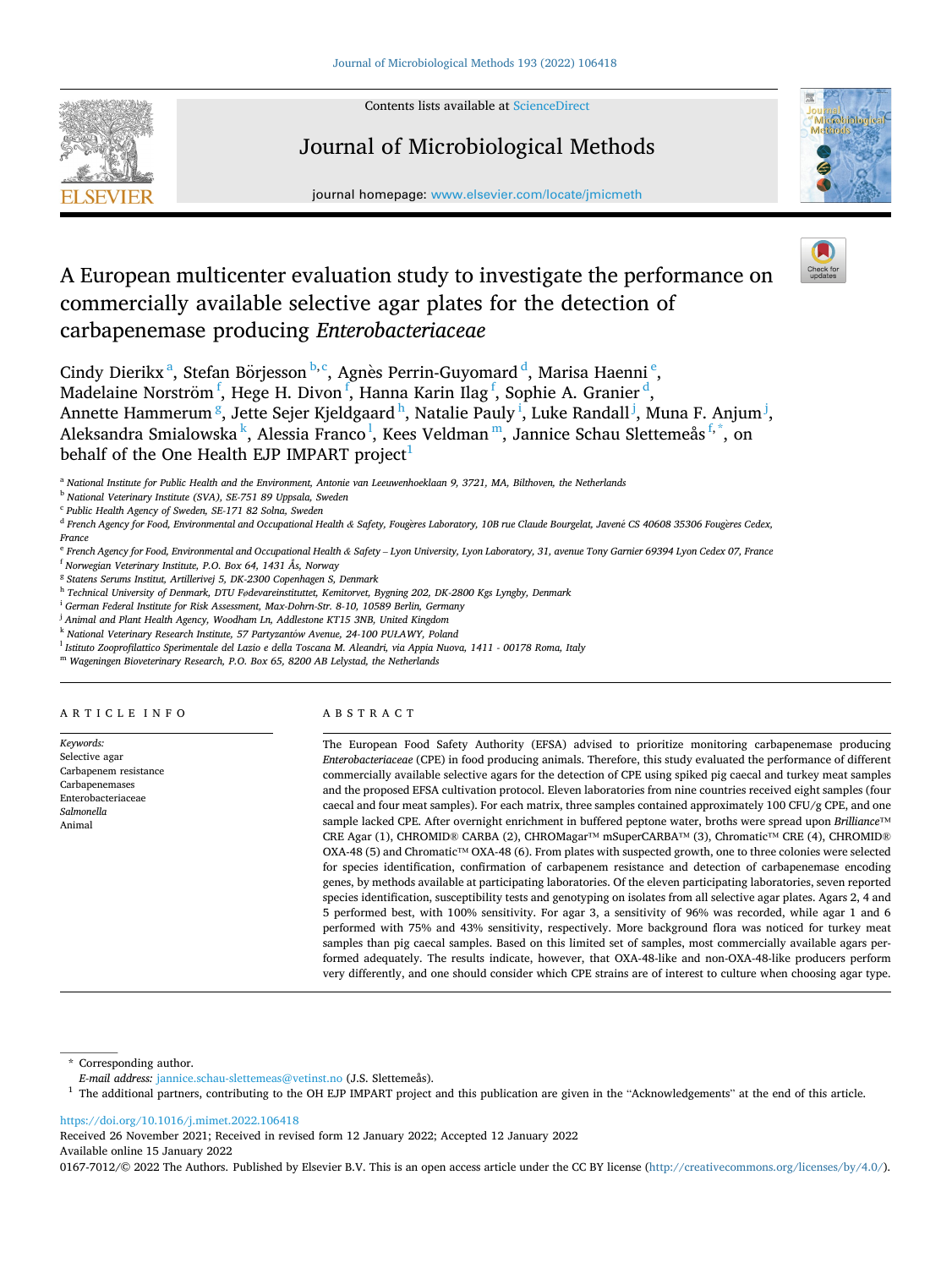#### **1. Introduction**

Carbapenemase producing *Enterobacteriaceae* (CPE) are emerging in the health care sector all over the world, including Europe, and are already endemic in some areas such as in Mediterranean areas. In the European Union (EU), although regulations can differ between member countries, carbapenem use is prohibited in livestock and restricted to exceptional cascade use in companion animals (European Commission, 2015). Nevertheless, occurrence of CPE has been reported in pig and broiler farms in Germany and meat products in Belgium (Borowiak et al., 2017; Fischer et al., 2013; Garcia-Graells et al., 2020; Guerra et al., 2014), and was recently reported in Italian fattening pigs (Diaconu et al., 2020). Furthermore, CPE has also been reported in livestock from non-European countries, where they sometimes appear to be more common (Hamza et al., 2016; Li et al., 2019; Mollenkopf et al., 2018; Tang et al., 2019; Wang et al., 2017).

The occurrence of CPE in livestock indicates that livestock could constitute a potential reservoir for CPE, and in China transfer of CPE has been described between humans and livestock (Li et al., 2019). In addition, the EFSA recognized in 2013 that presence of CPE in food producing animals could constitute a reservoir for humans, and they therefore advised to prioritize monitoring CPE in food producing animals (European Food Safety Authority, 2013). However, the monitoring of carbapenemase producing (CP) *Escherichia coli* using selective isolation remained optional until 2021 when it became mandatory for the national monitoring programs in Decision 2020/1729/EU (European Commission, 2020).

In an early warning system, a selective and sensitive culture method to detect CPE is needed and such a method should be capable of detecting low concentrations (*<*100 CFU/g) of CPE in faecal samples of animals and in food samples. The method should also at least be able to detect CPE that produce OXA-48 like enzymes (OXA-48 CPE) as well as CPE that produce other carbapenemases like NDM, IMP, VIM, and KPC (non-OXA-48 CPE). As both these CPE-groups are the most common in human clinical settings and are the ones that primarily have been detected in food or animals (Bonardi and Pitino, 2019).

Several studies have already been conducted on evaluating the performance of different CPE selective agar media (Cohen Stuart et al., 2013; Garcia-Fernandez et al., 2017; Girlich et al., 2013a; Girlich et al., 2013b; Girlich et al., 2019; Gottig et al., 2020). However, to our knowledge, no cross-country multicenter studies have been performed, nor a study including all commercially available selective agar plates on the market. To this end, a consortium called IMPART (IMproving Phenotypic Antimicrobial Resistance Testing) within the One Health European Joint Programme [\(https://onehealthejp.eu/](https://onehealthejp.eu/)) of both veterinary and public health laboratories was established in 2018 focusing on the development of sensitive screening assays for emerging resistances such as CPE. The aim was to evaluate the performance, sensitivity, and specificity, of different commercial selective agars available for the detection of CPE from spiked samples of animal origin, i.e. meat and caecal samples. This was carried out by performing a multicenter study, using the enrichment protocol used in the EU Decision 2013/652/EU as described by the EURL-AR.

#### **2. Material and methods**

#### *2.1. Participants*

In total, twelve institutes (eleven participants and one organizer) from nine countries participated in the multicenter evaluation study conducted in 2019, see Table 1.

Before starting the multicenter evaluation study, all participants were asked to fill in a questionnaire on the methods used in their institute to detect CPE in samples (see Supplementary file 1).

Prior to the execution of the multicenter evaluation study, a pre-test was conducted in 2018 that involved four of the laboratories (Anses

Fougères Laboratory, NVI, RIVM and WBVR). The purpose of this pretest was to evaluate growth conditions and available selective agar plates in order to narrow down test conditions for the eleven participants in the main multicenter evaluation study (see Supplementary file 2 and for the report see [https://zenodo.org/record/3676437#.YW](https://zenodo.org/record/3676437#.YW1r-xpBxPY)  [1r-xpBxPY\)](https://zenodo.org/record/3676437#.YW1r-xpBxPY). In summary the pre-test showed that: i) incubating selective agar plates at 44 ◦C compared to 35–37 ◦C resulted in false negative samples, ii) ready-to-order plates gave the same results as in-house made selective agar plates from the same manufacturer, and iii) there was no interference by the matrix i.e. caecal and meat, to detect the spiked isolate.

#### *2.2. Matrices and strains*

Meat from specific pathogen free (SPF) turkey and caecal samples from pigs collected at a French slaughterhouse were used. Matrices were checked to be negative for CPE using the protocol from the EURL-AR (accessed on June 2019) (Hasman et al., 2018a; Hasman et al., 2018b). Verified CPE free samples were frozen at − 20 ◦C until spiked. In total eight samples, six spiked samples and two blank samples were prepared (Table 2).

Strains used for spiking are listed in Table 2, and inclusion criteria for the strains were: i) strains should be well defined (reference strains), ii) strains should carry a CPE gene, and iii) included strains should express different minimum inhibitory concentration (MIC) values to the carbapenems meropenem, ertapenem and imipenem. Antimicrobial susceptibility towards beta-lactam antibiotics including different carbapenems was determined by the organizer using the broth microdilution method with the Sensititre™ TREK EUVSEC2 panel (Thermo Fisher Scientific, Waltham, Massachusetts, USA). Strains were grown on blood agar and incubated overnight at 37 ◦C. From the overnight cultures, a 0.5 McFarland ( $\approx$ 10<sup>8</sup> CFU/mL) bacterial suspension for each strain was prepared in saline (0.9% NaCl). Suspensions were then diluted to obtain the target final concentration (100 CFU/g sample) in the pooled minced meat or caecal content samples. Spiked samples were homogenized in a mixer for meat and with a stirrer for caecal content for approximately 5 min and aliquoted on a Friday. All aliquots were stored at 4 ◦C until shipping the following Monday at 4 ◦C in accordance with UN3373 regulation. For each sample, homogeneity was tested on ten aliquots randomly selected from the positive test samples and on three aliquots randomly selected from the negative test samples. The stability of each sample was tested on three aliquots randomly chosen among positive test samples. Stability was assessed by comparing the data from the day of shipment (data obtained in the homogeneity study) and from one day after reception and analysis of the samples by the participating laboratories. All laboratories were instructed to start analyses immediately

|  | Overview of participating institutes. |  |
|--|---------------------------------------|--|
|  |                                       |  |

| No.          | Participant lab                                          | Country     |
|--------------|----------------------------------------------------------|-------------|
| 1            | Anses, Fougères Laboratory                               | France      |
|              |                                                          | (organizer) |
| $\mathbf{2}$ | Norwegian Veterinary Institute (NVI)                     | Norway      |
| 3            | Anses, Lyon Laboratory                                   | France      |
| 4            | Statens Serums Institut (SSI)                            | Denmark     |
| 5            | National Veterinary Institute (SVA)                      | Sweden      |
| 6            | Technical University of Denmark (DTU)                    | Denmark     |
| 7            | German Federal Institute for Risk Assessment (BfR)       | Germany     |
| 8            | National Institute for Public Health and the Environment | The         |
|              | (RIVM)                                                   | Netherlands |
| 9            | Animal and Plant Health Agency (APHA)                    | United      |
|              |                                                          | Kingdom     |
| 10           | Państwowy Instytut Weterynaryjny (PIWET)                 | Poland      |
| 11           | Istituto Zooprofilattico Sperimentale del Lazio e della  | Italy       |
|              | Toscana M. Aleandri (IZSLT)                              |             |
| 12           | Wageningen Bioveterinary Research (WBVR)                 | The         |
|              |                                                          | Netherlands |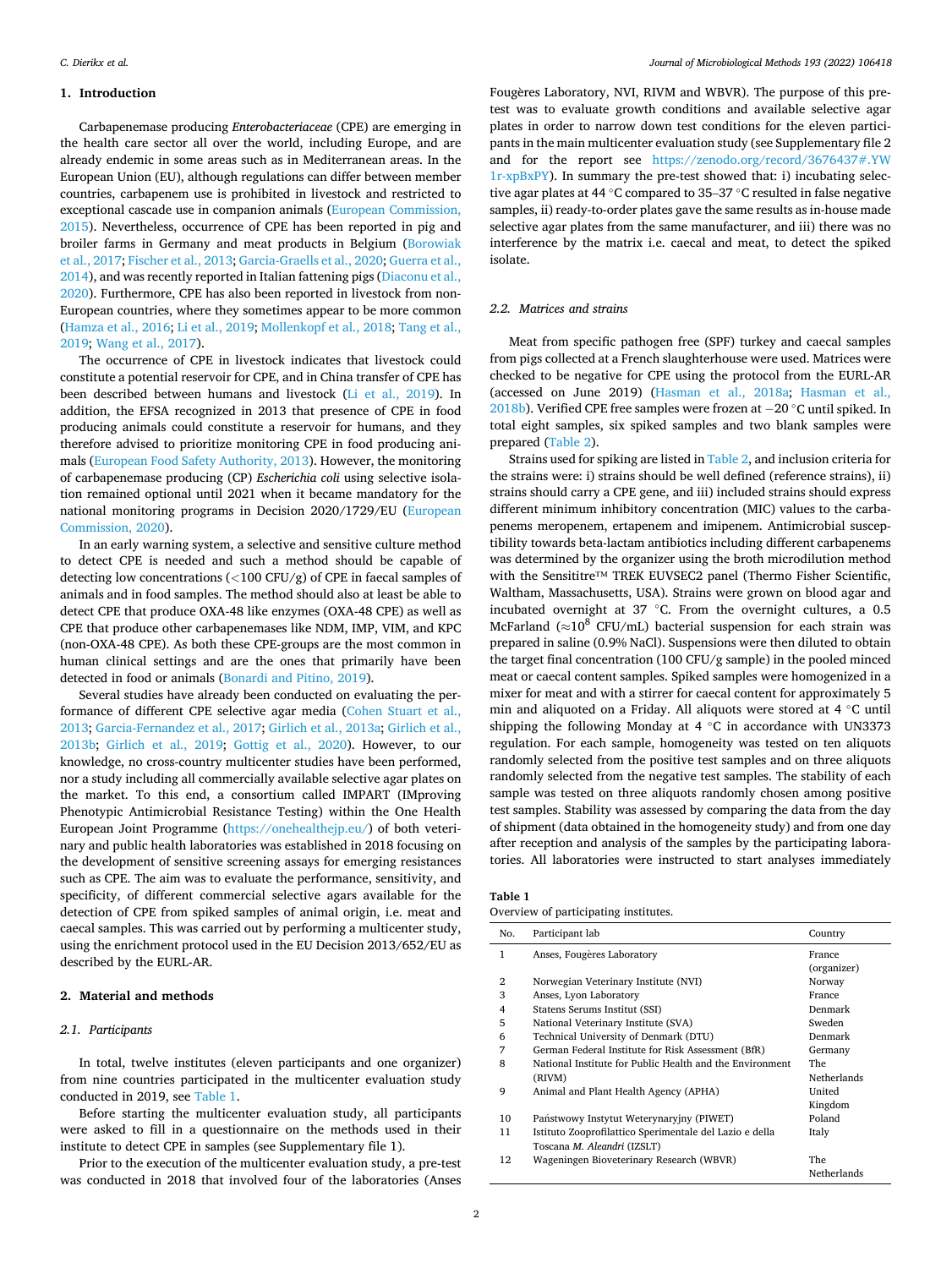#### upon arrival of the samples.

#### *2.3. Selective CPE agar plates*

To be included in the multicenter evaluation study, the commercial selective agar plates had to fulfill the following criteria: i) plates should be available in all countries, ii) they should be available as ready-to-use plates, iii) no bi/dual plates or similar should be included. One exception to the criteria was done for the CHROMagar™ mSuperCARBA™ which is only available as an in-house medium. To avoid any preparation biases of the CHROMagar™ mSuperCARBA™ plates these were prepared for the participating laboratories by the MAST group (MAST DI-AGNOSTICS, Amiens, France). Table 3 lists commercial agar plates included and whether the plate detects OXA-48 CPE, non-OXA-48 CPE or both.

#### *2.4. Protocol*

Fig. 1 outlines the protocol used in this multicenter evaluation study. In brief, all samples were diluted 1:10 in buffered peptone water (BPW) and incubated overnight at 37 ◦C. Per lab, three control strains, one strain without a carbapenemase gene, one with an OXA-48-like carbapenemase gene and one with a non-OXA-48-like carbapenemase gene (Table 4) were included to validate growth on the selective agar plates according to the validation protocol described by the EURL-AR (Hasman et al., 2015). The next day, 10 μL of each enrichment was plated on each of the six agar plates. After overnight incubation at 35 ◦C or 37 ◦C (depending on the recommendation for the selective agar plate) a maximum of three suspected CPE colonies were picked from each plate according to the colony morphology described by the manufacturer. Suspected colonies were sub-streaked on the respective selective agar plate and blood agar. On single colonies species identification was performed according to the methodology available at the participating laboratory (see Supplementary file 3), with Matrix-assisted laser desorption ionization – time-of-flight mass spectrometry (MALDI-TOF MS) being the most common method used (nine out of eleven laboratories). On isolates with the correct species, i.e. *Klebsiella pneumoniae, Salmonella* spp. or *E. coli,* susceptibility testing was performed by either broth microdilution or disk diffusion, with the minimum criteria of including meropenem. On all presumptive pure cultured CPE isolates, genotypic identification was performed by either PCR or real-time PCR, using established protocols at the participating laboratories, which at a minimum included the following genotypes:  $bla_{\text{IMP}}$ ,  $bla_{\text{NDM}}$ ,  $bla_{\text{KPC}}$ ,  $bla<sub>VIM</sub>$  and  $bla<sub>OXA-48</sub>$  (for details on PCRs see Supplementary file 3). For reporting the results of each step, all participants were provided with a pre-prepared report scheme.

#### *Journal of Microbiological Methods 193 (2022) 106418*

#### **Table 3**

| Selective agar plates included in the multicenter evaluation study. |
|---------------------------------------------------------------------|
|---------------------------------------------------------------------|

| Name                          | Producer   | Ready-to-use or In-<br>house media | CPE detected               |
|-------------------------------|------------|------------------------------------|----------------------------|
| Brilliance™ CRE Agar          | Oxoid      | Ready-to-use                       | $Non-OXA-48$<br>and OXA-48 |
| <b>CHROMID® CARBA</b><br>Agar | bioMérieux | Ready-to-use                       | Only non-OXA-<br>48        |
| CHROMID® OXA-48<br>Agar       | bioMérieux | Ready-to-use                       | Only OXA-48                |
| $Chromatic^{TM}$ CRE          | Liofilchem | Ready-to-use                       | $Non-OXA-48$<br>and OXA-48 |
| $Chromatic^{TM}$ OXA-48       | Liofilchem | Ready-to-use                       | Only OXA-48                |
| CHROMagar™<br>mSuperCARBA™    | CHROMagar  | In-house*                          | $Non-OXA-48$<br>and OXA-48 |

Manufactured by MAST DIAGNOSTICS, Amiens, France, for the multicenter evaluation study.

#### **3. Results**

#### *3.1. Questionnaire*

In total eleven institutes returned the questionnaire (see Supplementary file 1). Eight laboratories normally used pre-enrichment of the samples overnight in BPW at 37 ◦C and one laboratory used Tryptic Soy Broth (TSB), while one laboratory normally did not use pre-enrichment and one laboratory never cultured samples for CPE. Two of the eight laboratories performing the BPW pre-enrichment, also reported the use of a second selective enrichment step. One of these two laboratories followed the BPW pre-enrichment using a lysogenic broth with 1 mg/L cefotaxime incubated at 44 ◦C prior to plating on selective agars, while the other laboratory followed the BPW pre-enrichment using BPW with 0.25 mg/L ertapenem and 50 mg/L vancomycin incubated at 37 ◦C prior to their PCR detection procedure. Regarding selective agar plates used at the different laboratories, all laboratories reported that they used agar plates from bioMérieux, either both the CHROMID® CARBA and the CHROMID® OXA-48 as separate plates, or the combined bi/dual plate CHROMID® CARBA SMART®. In addition, one laboratory also used the CHROMagar™ KPC.

#### *3.2. Validation of CPE selective agar plates using reference strains*

To validate the selective agar plates, all laboratories used the *E. coli*  ATCC 25922 as a carbapenem-susceptible control strain, and none of the eleven participants reported growth of this strain on any of the six selective agar plates (Table 4). All data from the multicenter study is presented in Supplementary file 4.

To validate growth of OXA-48 strains on the selective agar plates, ten of eleven laboratories used the strain *E. coli* 16874 *bla*<sub>OXA-48</sub> distributed by the EURL-AR, which is used for validation of the selective agars in the

#### **Table 2**

Overview of samples, matrices and bacteria/gene combinations.

| Sample | Matrix | Matrix<br>origin | Bacterial species               | Carbapenemase<br>gene      | $MEM^{\#}$ MIC (mg/<br>L) | $ERT^*$ MIC (mg/<br>L) | $IMI^*$ MIC (mg/<br>L) | Reference                |
|--------|--------|------------------|---------------------------------|----------------------------|---------------------------|------------------------|------------------------|--------------------------|
| $C-1$  | Caecal | Pig              | <b>BLANK</b>                    |                            |                           |                        |                        |                          |
| $C-2$  | Caecal | Pig              | E. coli NCTC 13476              | $bla_{\text{IMP}}$         | 2                         | >2                     | 2                      | <b>NCTC</b>              |
| $C-3$  | Caecal | Pig              | K. pneumoniae NCTC 13442        | bla $_{\rm OXA\text{-}48}$ |                           | >2                     | 16                     | <b>NCTC</b>              |
| $C-4$  | Caecal | Pig              | E. coli R1180                   | $blaVIM-1$                 | 0.25                      | 0.06                   | 4                      | (Irrgang et al., 2017)   |
| $M-1$  | Meat   | SPF* Turkey      | <b>BLANK</b>                    |                            |                           |                        |                        |                          |
| $M-2$  | Meat   | SPF* Turkey      | K. pneumoniae ATCC BAA-<br>1705 | $bla_{KPC-2}$              | >16                       | >2                     | 16                     | ATCC                     |
| $M-3$  | Meat   | SPF* Turkey      | E. coli 16874                   | $bla_{\rm OXA\text{-}48}$  |                           | $\overline{2}$         | $\overline{2}$         | (Hasman et al.,<br>2015) |
| $M-4$  | Meat   | SPF* Turkey      | S. Kentucky 2014LSAL00827       | $bla_{\text{NDM-1}}$       | 2                         |                        | 4                      | (Hawkey et al.,<br>2019) |

% SPF - specific pathogen free.<br>All MICs were performed at Anses, Fougères Laboratory, France. (MEM) indicates meropenem, (ERT) indicates ertapenem, and (IMI) indicates imipenem.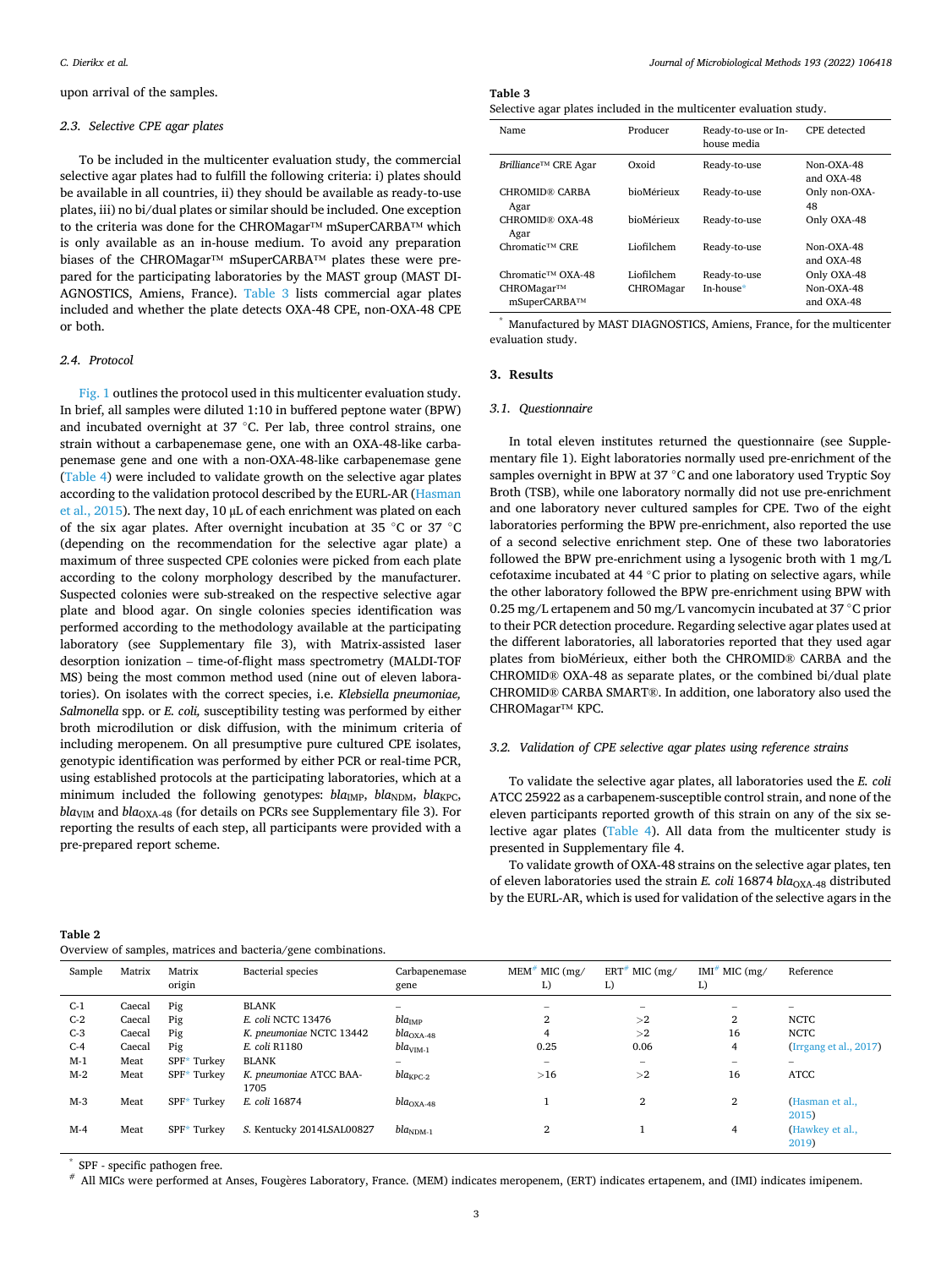

**Fig. 1.** Schematic outline of the multicenter evaluation study. Created with [BioRender.com](http://BioRender.com) 

EU monitoring program (European Commission, 2020; Hasman et al., 2015). One laboratory used a *K. pneumoniae* 32516 *bla*<sub>OXA-48</sub> strain. *E. coli* 16874 strain was detected on the plates expected to detect *bla*<sub>OXA</sub>. 48 isolates (i.e. CHROMID® OXA-48, Chromatic™ OXA-48, Chromatic™ CRE, and CHROMagar™ mSuperCARBA™), but not on *Brilliance*™ CRE Agar in any of the ten laboratories using this strain. However, this strain should not be able to grow on the included non-OXA-48 selective agar CHROMID® CARBA Agar growth was recorded in four laboratories, although three of them reported growth of only a few colonies. *K. pneumoniae* 32516 has a higher meropenem MIC value compared to *E. coli* 16874, 4 mg/L and 1 mg/L, respectively, and grew on all plates tested, including CHROMID® CARBA Agar where it was not expected to grow (Table 4).

To validate growth of non-OXA-48 CPE strains, nine of eleven laboratories used the strain *E. coli* TZ 3638 *bla*<sub>GES-5</sub> distributed by the EURL-AR used for validation of the selective agars in the EU monitoring program. Further, one laboratory used *E. coli* 40336 *bla*<sub>KPC-3</sub> strain (Mani et al., 2017) and one laboratory *E. coli* TZ 116 *bla*<sub>VIM-1</sub> strain which was also distributed by the EURL-AR as a second choice for validation of selective agar plates. On all plates the detection of the non-OXA-48 CPE were seen, except for *Brilliance*™ CRE Agar which could not detect the *E. coli* TZ 3638 *bla*GES-5, (Table 4). One laboratory reported growth of *E. coli* TZ 3638 *bla*GES-5 on CHROMID® OXA-48 Agar, and two laboratories reported growth of this strain on Chromatic™ OXA-48. *E. coli* TZ 116 was also reported to grow on Chromatic™ OXA-48 (Table 4). None of these strains were expected to grow on the two OXA-48 selective agars.

#### *3.3. Performance of selective agar plates using spiked and blank samples*

In this part of the study, four laboratories were excluded and the results from only seven out of the eleven laboratories were included. The reason for this exclusion was that only the results of laboratories that performed species identification, susceptibility testing and genotyping on isolates from all selective agar plates were included.

None of the seven laboratories was able to culture the  $bla<sub>VIM-1</sub>$  positive *E. coli* strain spiked in caecum sample C-4. From meat sample M-4 spiked with *Salmonella* Kentucky carrying *bla*<sub>NDM-1</sub> growth of *E. coli* and/ or *Enterobacter* spp. carrying a  $bla_{\text{NDM}}$  gene (gene variant not determined) was detected by five of the participating laboratories, and one laboratory reported detecting an *E. coli* carrying both  $bla_{\text{NDM}}$  and  $bla_{\text{VIM}}$ . The homogeneity and stability studies at Agency for Food, Environmental and Occupational Health  $\&$  Safety (Anses) Fougères laboratory before and after shipping the samples verified the findings of meropenem-resistant *E. coli* and *Enterobacter* spp. together with *S.*  Kentucky. Further, no *E. coli bla*<sub>VIM-1</sub> was detected from sample C-4 after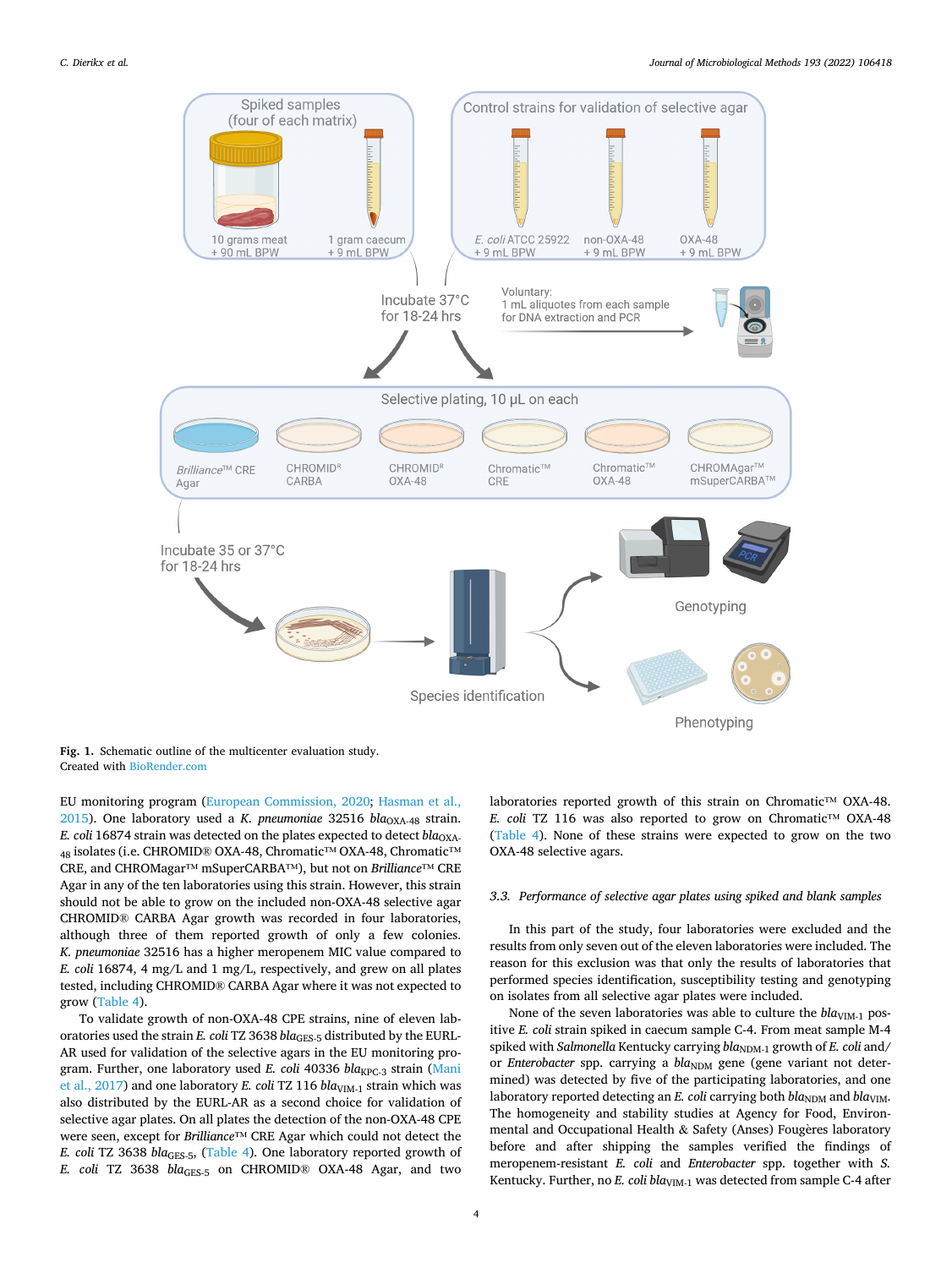|  | C. Dierikx et al. |  |  |  |
|--|-------------------|--|--|--|
|--|-------------------|--|--|--|

|            |                            |                      |                                           | MIC $(mg/L)$ |             |              |                                  |                                          |                                            | Detection of OXA-48 CPE isolates Detection of OXA-48 and non-OXA-48 CPE isolates |                                | Detection of non-OXA-48<br><b>CPE</b> isolates |
|------------|----------------------------|----------------------|-------------------------------------------|--------------|-------------|--------------|----------------------------------|------------------------------------------|--------------------------------------------|----------------------------------------------------------------------------------|--------------------------------|------------------------------------------------|
|            | Strain                     | gene<br>é            | No. of labs MEM <sup>*</sup><br>`ّة<br>(E |              | IMI"        | ERT          | <b>CHROMID®</b><br><b>OXA-48</b> | Chromatic <sup>TM</sup><br><b>OXA-48</b> | <b>Brilliance</b> <sup>N</sup> CRE<br>Agar | mSuperCARBA <sup>TM</sup><br>CHROMagar <sup>TM</sup>                             | Chromatic <sup>TM</sup><br>CRE | <b>CHROMID® CARBA</b>                          |
| Non-CPE    | E. coli ATCC 25922         |                      |                                           | < 0.03       | $\leq 0.12$ | ${}_{0.015}$ |                                  |                                          |                                            |                                                                                  |                                |                                                |
| OXA-48 CPE | E. coli 16874              | bla <sub>OXA</sub>   |                                           |              |             |              |                                  |                                          |                                            |                                                                                  |                                |                                                |
|            | K. pneumoniae              | bla <sub>OXA</sub>   |                                           |              |             | >32          |                                  |                                          |                                            |                                                                                  |                                |                                                |
|            | 32516                      |                      |                                           |              |             |              |                                  |                                          |                                            |                                                                                  |                                |                                                |
|            | Non-OXA-48 E. coli TZ 3638 | bla <sub>GES-5</sub> |                                           |              |             | 5.           |                                  |                                          |                                            |                                                                                  |                                |                                                |
| E<br>U     | E. coli 40336              | bla <sub>KPC-3</sub> |                                           |              |             |              |                                  |                                          |                                            |                                                                                  |                                |                                                |
|            | E. coli TZ 116             | bla <sub>VIM-1</sub> |                                           |              |             |              |                                  |                                          |                                            |                                                                                  |                                |                                                |

**Table 4** 

*Journal of Microbiological Methods 193 (2022) 106418*

the homogeneity and stability studies.

When including samples C-4 and M-4 in the analyses, sensitivity ranged from 43% to 100% (Table 5). The only agar-plate that performed with 100% sensitivity was the CHROMID® OXA-48 when examining the bla<sub>OXA-48</sub> positive strains. However, if C-4 and M-4 were excluded from the analyses, CHROMID® OXA-48, CHROMID® CARBA Agar and Chromatic™ CRE performed with 100% sensitivity, and CHROMagar™ mSuperCARBA™ performed with 96% sensitivity. Chromatic™ OXA-48 and *Brilliance*™ CRE Agar performed with a sensitivity of 43% and 75%, respectively.

In at least one sample, all seven laboratories reported growth of other bacteria than the expected one, i.e. background flora. Overall, unspecific growth was reported more frequently from meat samples than from caecal samples (Fig. 2A). *Pseudomonas* spp. were repeatedly identified, but other Gram-negative bacteria like *Acinetobacter* spp.*, Stenotrophomonas* spp.*, Enterobacter* spp., and *Ochrobactrum* spp.*,* were also reported. In sample M-4, spiked with  $bla_{NDM-1}$  positive *S*. Kentucky, other *bla*<sub>NDM-1</sub> positive species (*E. coli and/or Enterobacter spp.*) were also detected. The *bla*<sub>NDM</sub> gene was found in one *Enterobacter* and in nine *E. coli* isolated from sample M-4.

All selective agar plates showed growth of background flora. However, difference between plates exists, e.g. CHROMagar™ mSuperCARBA™ displayed the most background flora, while *Brilliance*™ CRE Agar displayed the least background flora of all media (Fig. 2B).

In sample C-3, four laboratories observed either different colony sizes on the selective agar plates or mucoid and non-mucoid colonies of *K. pneumoniae* colonies after sub culturing on blood agar plates from all selective agar plates with growth. MICs of these different colonies ranged from 1 to 16 mg/L, but OXA-48 was confirmed in all isolates. Supplementary file 4.

Fig. 2A and B show a qualitative overview of the background flora sorted by sample (A) and by agar plate (B).

#### **4. Discussion**

Compared to earlier studies performed on evaluating selective agar plates for the detection of CPE, the current study had the large advantage that it was a multicenter cross-country study focusing on spiked samples instead of already purified bacterial strains. Hence, the study more closely mimicked the experimental conditions in a routine surveillance. However, this setup also resulted in that only a relatively small number of samples were included, due to the number of participants and the combination of matrices, genes, and bacterial strains needed to be tested. In our study, *Brilliance*™ CRE Agar was shown to support growth of both  $bla_{\text{IMP}}$  and  $bla_{\text{KPC}}$ , but could not detect the  $bla_{\text{OXA}}$ -48 strain with low carbapenem MIC (meropenem 1 mg/L). In addition, all nine laboratories using the *E. coli* TZ 3638 *bla*<sub>GES-5</sub> strain for validation of the selective agars, provided as a positive control by the EURL-AR, reported that this strain did not grow on the *Brilliance*™ CRE Agar. Cohen Stuart et al. (2013) arrived at a similar conclusion that *Brilliance*™ CRE Agar possessed a high sensitivity but a low specificity, with the difference that they tested a high number of isolates: 95 CPE and 160 non-CPE strains, including AmpC beta-lactamase and ESBLproducing bacteria. The low specificity for this agar was mainly due to growth of AmpC beta-lactamase or ESBL-producing bacterial strains and that it was less sensitive for *bla*<sub>OXA-48</sub> positive strains. The *Brilliance*™ CRE Agar was also tested in a study by Girlich et al. (2013b) using 131 CPE strains, where growth was described for both OXA-48 producers as well as other carbapenemase producers (KPC, VIM and IMP). However, in that study, the SuperCARBA medium, from which the CHROMagar™ mSuperCARBA™ had been derived (Amar et al., 2017), performed better than the *Brilliance*™ CRE Agar in detecting strains tested. This was also comparable to our study in which the CHROMagar™ mSuperCARBA™ performed better than the *Brilliance*™ CRE Agar. The better performance of the CHROMagar™ mSuperCARBA™ plate was mainly due to the detection of the *E. coli* 16874 *bla*<sub>OXA-48</sub> strain by all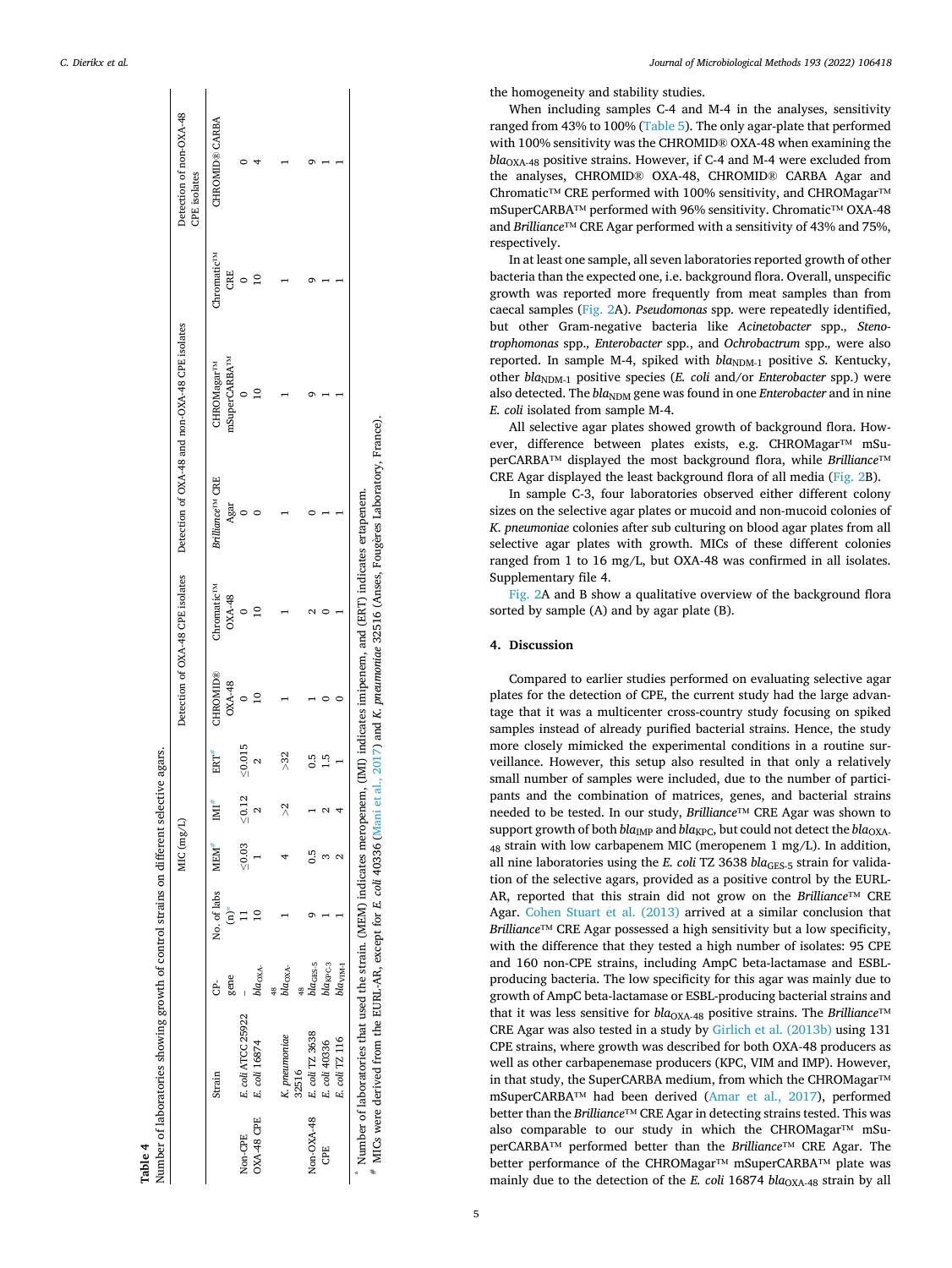#### **Table 5**

Number of laboratories detecting growth of the expected strain.

|                        | OXA-48 detection<br>OXA-48 and non-OXA-48 CPE detection |                           |                      | non-OXA-48<br>detection |                            |                   |                                 |
|------------------------|---------------------------------------------------------|---------------------------|----------------------|-------------------------|----------------------------|-------------------|---------------------------------|
| Material               | Strain                                                  | <b>CHROMID®</b><br>OXA-48 | Chromatic™<br>OXA-48 | Brilliance™ CRE<br>Agar | CHROMagar™<br>mSuperCARBA™ | Chromatic™<br>CRE | <b>CHROMID®</b><br><b>CARBA</b> |
| Caecal                 | $C-1$                                                   | $0^*$                     | $0^*$                | $0^*$                   | $0^*$                      | $0^*$             | $0^*$                           |
|                        | unspiked                                                |                           |                      |                         |                            |                   |                                 |
|                        | C-2 EC IMP                                              | $0*$                      | $0^*$                | 7                       | $\overline{7}$             | $\overline{7}$    | 7                               |
|                        | C-3 KP OXA-                                             | 7                         |                      | 7                       | 7                          | 7                 | $0^*$                           |
|                        | 48                                                      |                           |                      |                         |                            |                   |                                 |
|                        | C-4 EC VIM-                                             | $0*$                      | $0^*$                | $\bf{0}$                | $\mathbf{0}$               | $\mathbf{0}$      | $\bf{0}$                        |
|                        |                                                         |                           |                      |                         |                            |                   |                                 |
| Meat                   | $M-1$                                                   | $0^*$                     | $0^*$                | $0^*$                   | $0^*$                      | $0^*$             | $0^*$                           |
|                        | unspiked                                                |                           |                      |                         |                            |                   |                                 |
|                        | M-2 KP KPC-                                             | $0^*$                     | $0^*$                | $\overline{7}$          | 7                          | $\overline{7}$    | 7                               |
|                        | $\overline{2}$                                          |                           |                      |                         |                            |                   |                                 |
|                        | M-3 EC                                                  | 7                         | 5                    | $\bf{0}$                | 6                          | 7                 | $0^*$                           |
|                        | OXA-48                                                  |                           |                      |                         |                            |                   |                                 |
|                        | <b>M-4 SK</b>                                           | $0^*$                     | $0^*$                | 6                       | $\overline{2}$             | 4                 | 1                               |
|                        | $NDM-1$                                                 |                           |                      |                         |                            |                   |                                 |
| Total score            | n                                                       | 14                        | 6                    | 27                      | 29                         | 32                | 15                              |
| Specificity            | $\%$                                                    | 100                       | 100                  | 100                     | 100                        | 100               | 100                             |
| Sensitivity            | $\%$                                                    | 100                       | 43                   | 64                      | 69                         | 76                | 54                              |
| Sensitivity (excluding | $\%$                                                    | 100                       | 43                   | 75                      | 96                         | 100               | 100                             |
| sample C-4 and M-4)    |                                                         |                           |                      |                         |                            |                   |                                 |

(EC) indicates *E. coli*, (KP) indicates *K. pneumoniae*, (SK) indicates *Salmonella* Kentucky. (\*) indicates that the strain should not grow on this plate. Sample C-4 contained a strain with very low meropenem MIC, which made it difficult to detect. In sample M-4, plasmid conjugation or contamination had occurred, as different bacterial species were detected positive for *bla<sub>NDM</sub>*-gene, which resulted that the correct gene group, *bla<sub>NDM</sub>*, but an incorrect species determination were reported from eight of eleven participants.

laboratories when validating the agar plates (Table 4), while none of these laboratories detected this strain with the *Brilliance*™ CRE Agar. It should, however, be mentioned that the *Brilliance*™ CRE Agar did perform better in a recent study by Gottig et al. (2020) in which it was compared to Chromatic™ CRE, CHROMID® CARBA, CHROMID® OXA-48 and two in-house made media called McCARB and McCARB-T. In that study, the better sensitivity of *Brilliance*™ CRE Agar (98.6%) compared to Chromatic™ CRE (94.2%) was based primarily on the failure to detect two *K. pneumoniae* strains with *bla*<sub>KPC-2</sub> by Chromatic™ CRE, and that the CHROMID® CARBA agar failed to detect one of the *K. pneumoniae*  strains together with a *Providencia stuartii* strain with *bla*<sub>NDM-1</sub>. The authors also pointed out that the CHROMID® CARBA agar again missed to detect eight out of twenty investigated *bla*<sub>OXA-48</sub> strains resulting in a sensitivity of 85.5%. However, sensitivity raises to 96% when  $bla_{\text{OXA-48}}$ strains are excluded, as the CHROMID® CARBA agar is not designed to detect  $bla<sub>OXA-48</sub>$  strains. In summary, performance of the studied plates have been described to vary depending on the choice of strains tested, but all included plates in the current study have previously been described to perform overall well in detecting CPE (Girlich et al., 2013a; Girlich et al., 2013b). Although in our current study the Chromatic™ CRE, CHROMID® CARBA agar and CHROMID® OXA-48 agar performed slightly better than the other included agars (Table 5). However, this better performance could be biased by the strains that were included. In addition, the CHROMID® CARBA agar and CHROMID® OXA-48 were also the agars that most participating laboratories reported to use routinely. Thus, improved performance may be because these laboratories have more experience in handling and interpreting suspected growth on these plates. Despite the better performance by CHROMID® CARBA agar in our study a recent German study did highlight that this agar have difficulties detecting CPE with low MICs (Pauly et al., 2020). Based on the German experience on detecting CPE in food producing animals where mostly CPE with low MICs has been detected it was also concluded that if CHROMID® CARBA agar are used in screening it might underestimate the occurrence of CPE.

Unfortunately, the strains chosen for the current study might have influenced some inconsistencies in the outcome of the evaluation of the agar plates. One large issue was that caecal sample C-4, which was reported as negative by all laboratories. This sample was spiked with an *E. coli bla*VIM-1 isolate originating from German fattening pigs that already had proved challenging to detect using the non-selective enrichment in BPW (Irrgang et al., 2019). Another issue that arose during the evaluation was that in meat sample M-4 spiked with a *bla*<sub>NDM</sub>. 1 carrying *S.* Kentucky, a potential plasmid transfer might have occurred as eight out of the eleven laboratories reported findings of *Enterobacter*  spp. and/or *E. coli* isolates carrying *bla*<sub>NDM</sub>. An alternative, but a more unlikely, explanation could be that a contamination of the sample could have occurred. The detection of the *S.* Kentucky strain was also likely further hampered due to the difficulty of separating it from the background flora as it, like most of the environmental bacteria, is nonchromogenic. There was a higher presence of background flora on the selective agar plates cultured with enriched turkey meat samples compared to the pig caeca samples, which was not unexpected as bacterial contamination of poultry meat at slaughter has been well described (Rouger et al., 2017). Because of the difficulty to detect *bla*<sub>VIM-</sub> 1 carrying *E. coli* and *bla*<sub>NDM-1</sub> carrying *S.* Kentucky in samples C-4 and M-4, respectively, these samples were excluded from the comparison in the outcome of the evaluation.

Another difficulty arose in sample C-3 with the *K. pneumoniae bla*<sub>OXA-</sub> 48 strain. This sample resulted in growth of mucoid and non-mucoid colonies of *Klebsiella* with different meropenem MICs. This phenomenon is well described by Chiarelli et al. (2020). As this strain was detected in all seven laboratories on all except one agar plate (Table 5), it is therefore very unlikely that this has influenced the interpretation of the growth on these plates.

The inability of the current EURL-AR protocol used in the EFSA AMR surveillance program, and the current study, in combination with all investigated agar plates to detect the *bla*<sub>VIM-1</sub> positive strain in sample C-4 is worrisome, since this gene has first been identified in an *E. coli* strain isolated from food producing animals in Germany in 2013 (Fischer et al., 2013), and afterwards in a *Salmonella* Infantis and in an *E. coli* isolated from a minced pork meat sample in Germany and Belgium, respectively (Borowiak et al., 2017; Garcia-Graells et al., 2020). All three isolates did have a meropenem MIC equal to or below 1 mg/L. In addition, two *E. coli*  isolates with  $bla<sub>VIM-1</sub>$  were also detected from fattening pigs in the 2017–2018 German monitoring program (European Food Safety Authority and European Centre for Disease Prevention and Control, 2019.).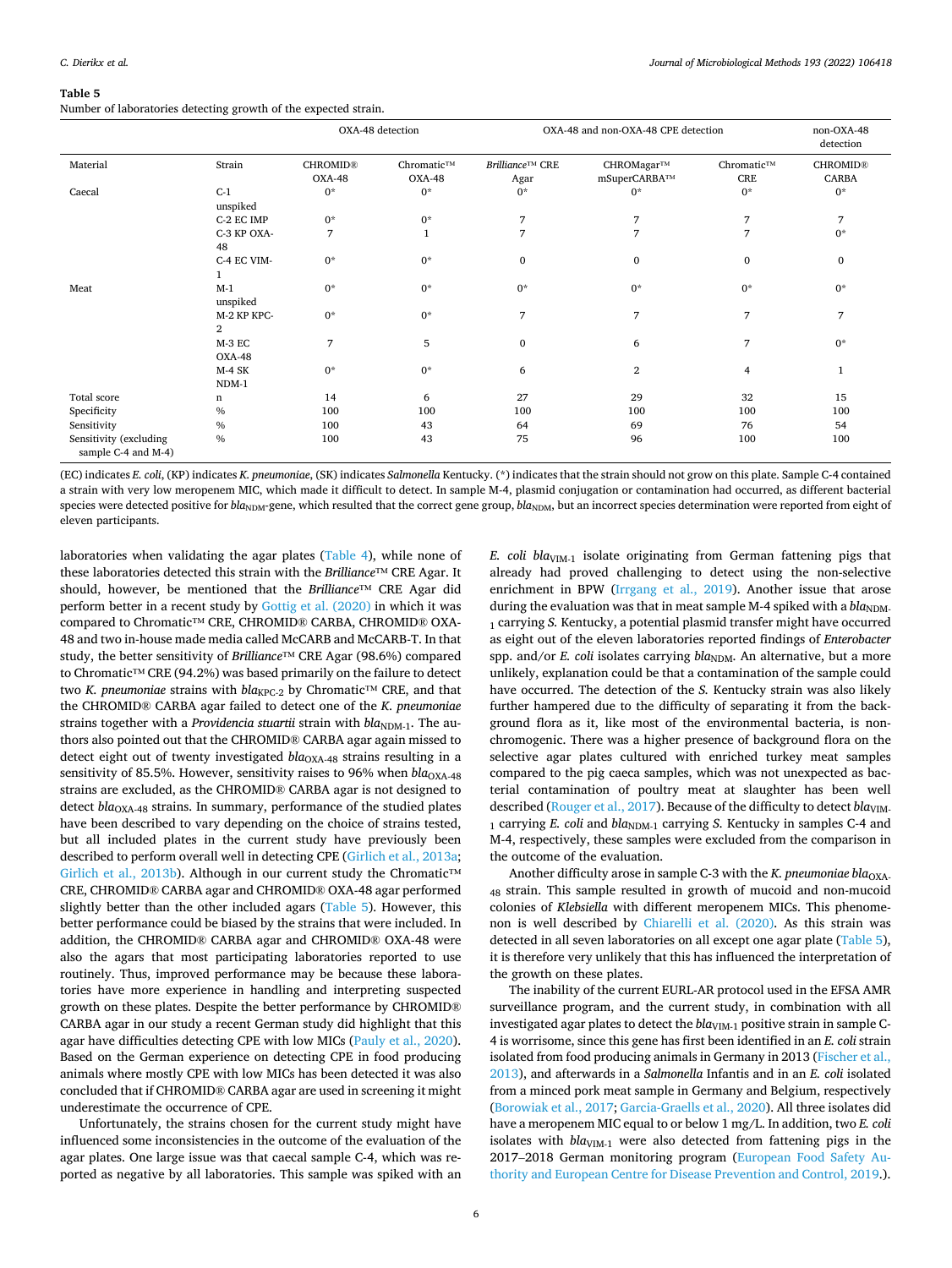



**Fig. 2.** Overview of background flora (organism/genus) total reported by sample (2A) and total reported by agar plate (2B). Presence and absence of accompanying flora were scored as "1" or "0" and sorted according to samples (2A) or selective media (2B). The scoring is qualitative only and presence of a genus in a sample was scored as "1" for the specific genus and sample. The y-axis presents total reported of the identified species per participant. "Other" was registered when: a) mixed culture with no name, b) pure culture with no name, or c) correct identification but mixed culture. From the eighteen *E. coli* isolates reported in sample M-4, ten were confirmed to carry a *bla<sub>NDM</sub>* gene, and from the three *Enterobacter* isolates reported in sample M-4, one was confirmed for a *bla<sub>NDM</sub>* gene. *E. coli with <i>bla*<sub>NDM</sub> was reported from *Brilliance*™ CRE Agar (*n* = 1), CHROMID® CARBA agar (*n* = 3), Chromatic™ CRE (n = 3) and the CHROMagar™ mSuperCARBA™ (n = 3). The *Enterobacter carrying bla*<sub>NDM</sub> was reported from the CHROMagar™ mSuperCARBA™ plate.

One of the isolates had a meropenem MIC of 2 mg/L, ertapenem MIC of 0.5 mg/L and imipenem MIC of 4 mg/L. In Pauly et al. (2021), it was described that this isolate was not detected using the EURL-AR protocol for CP *E. coli* and the CHROMID® CARBA agar plate, but instead it was detected using the EURL-AR protocol for the detection of ESBL/AmpC producing *E. coli* on a MacConkey agar plate with 1 mg/L cefotaxime. The reason it was identified in the ESBL/AmpC screening was likely due to the fact that the  $bla<sub>VIM-1</sub>$  was co-located on a plasmid with a  $bla<sub>SHV-12</sub>$ gene. Thus, it might be a risk that the current method is underestimating the incidence of CPE in European livestock, and meats thereof, based on the current methodology used in the harmonized monitoring protocol suggested by Decision 2013/652/EU (European Commission, 2013). The study by Irrgang et al. (2019) was also unable to detect the *E. coli* TZ 116 *bla*<sub>VIM-1</sub> strain using the EURL-AR protocol, as we were in the

current study, and came to a similar conclusion: "*For monitoring programs according to the guideline 2013/652/EU it might be suitable to use two serial enrichment steps: first an unselective pre-enrichment step in buffered peptone water, using this culture for plating on selective OXA-48 media. In a second step, cultivating an inoculum of the unselective pre-enrichment culture in LB supplemented with 1 mg/L Cefotaxime at 44*◦*C (for isolation of E. coli) or 37*◦*C (for Enterobacteriaceae in general).*". The combined results of the current study and the Irrgang et al. (2019) study, highlights the need for further evaluation of the suitability of using BPW without antibiotics regarding the sensitivity and specificity of identifying CPEs. The urgency of performing this evaluation is high as the selective screening for CP *E. coli* in the harmonized monitoring in European livestock became mandatory as of 2021 according to the Decision 2020/1729/EU (European Commission, 2020). However, one should be aware that the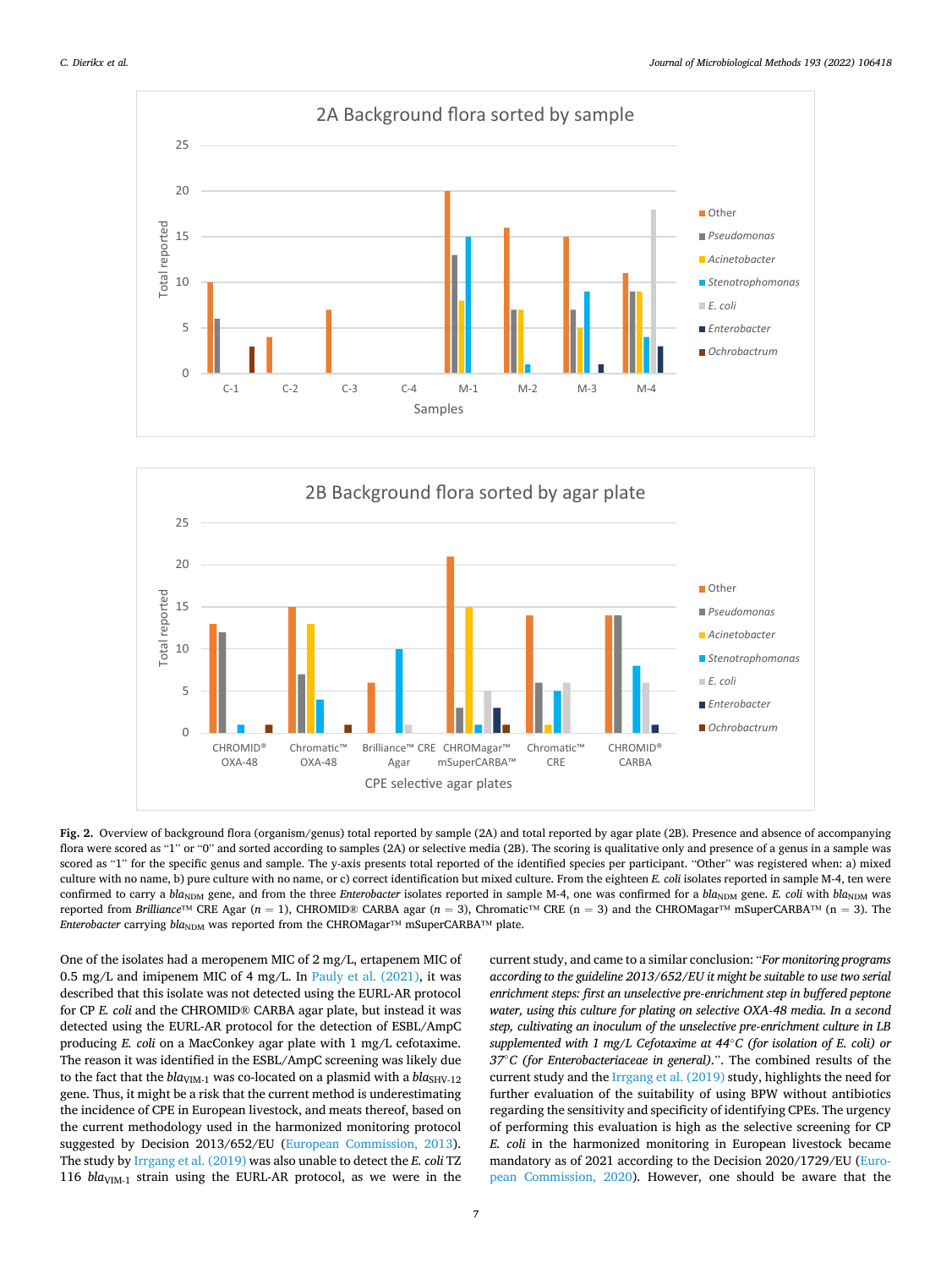reasoning behind choosing the current EURL-AR protocol included other criteria than sensitivity and specificity. For example, the protocol needed to be cheap and easy to implement in all member states, so it was preferable that the protocol could be combined with already utilized protocols, such as the isolation of *Salmonella,* and not requiring additional sample collection for the national reference laboratories.

#### **5. Conclusions**

The evaluation showed that the investigated agars were not suitable for detection of non-chromogenic CPE strains nor for the detection of CPE with low meropenem MICs. All plates showed 100% specificity, and when including all eight samples the Chromatic™ CRE and the CHRO-Magar™ mSuperCARBA™ showed the greatest sensitivity, 76% and 69% respectively, while the CHROMID® CARBA performed less well with 54% sensitivity. However, when excluding the meat sample with the *Salmonella* Kentucky carrying  $bla<sub>NDM-1</sub>$  and the caecal sample with the *E. coli* carrying *bla*VIM-1*,* the CHROMID® CARBA, Chromatic™ CRE and CHROMagar™ mSuperCARBA™ showed 96–100% sensitivity. For the OXA-48 agars, the CHROMID® OXA-48 agar performed with 100% sensitivity compared to the Chromatic™ OXA-48 at 47%. The results emphasize that when choosing a selective agar one should always consider which carbapenemase and which bacterial species to detect.

The results of the current study also show the need for further development of the pre-enrichment step in the current EURL-AR protocol for detection of CPE's. However, the consequence of such a change would likely be that the protocol would only be applicable for the specific monitoring of CP *E. coli*, instead of as now when used for several screenings.

Supplementary data to this article can be found online at [https://doi.](https://doi.org/10.1016/j.mimet.2022.106418)  [org/10.1016/j.mimet.2022.106418.](https://doi.org/10.1016/j.mimet.2022.106418)

#### **Declaration of Competing Interest**

None.

#### *Acknowledgement*

We thank the European Commission for funding the European Joint Programme One Health. This programme falls under the European Union's Horizon 2020 research and innovation programme under Grant Agreement No. 773830. The project received co-funding from all involved institutions. Furthermore we would like to thank all IMPART participants listed below for their technical assistance: Märit Pringle, Annica Landén and Boel Harbom from the National Veterinary Institute, Sweden; Tifaine Héchard, Pamela Houée, Charlotte Valentin and Pierre Châtre from the French Agency for Food, Environmental and Occupational Health & Safety, Fougères Laboratory and Lyon Laboratory, France; Alexandra Irrgang and Jens André Hammerl from the German Federal Institute for Risk Assessment, Germany; Paul Hengeveld from the National Institute for Public Health and the Environment, the Netherlands; Yvon Geurts from Wageningen Bioveterinary Research, the Netherlands; Fabiola Feltrin, Angela Ianzano, Antonio Battisti and Virginia Carfora from the Istituto Zooprofilattico Sperimentale del Lazio e della Toscana *M. Aleandri*, Italy.

#### **References**

- [Amar, M., Shalom, O., Adler, A., 2017. Comparative evaluation of a new commercial](http://refhub.elsevier.com/S0167-7012(22)00013-6/rf0005)  [media, the CHROMAgar mSuperCARBA, for the detection of carbapenemase](http://refhub.elsevier.com/S0167-7012(22)00013-6/rf0005)[producing Enterobacteriaceae. Diagn. Microbiol. Infect. Dis. 88, 20](http://refhub.elsevier.com/S0167-7012(22)00013-6/rf0005)–22.
- [Bonardi, S., Pitino, R., 2019. Carbapenemase-producing bacteria in food producing](http://refhub.elsevier.com/S0167-7012(22)00013-6/rf0010) [animals, wildlife and environment: a challenge for human health. Ital J. Food Saf. 8,](http://refhub.elsevier.com/S0167-7012(22)00013-6/rf0010)  [7956.](http://refhub.elsevier.com/S0167-7012(22)00013-6/rf0010)
- [Borowiak, M., Szabo, I., Baumann, B., Junker, E., Hammerl, J.A., Kaesbohrer, A.,](http://refhub.elsevier.com/S0167-7012(22)00013-6/rf0015) [Malorny, B., Fischer, J., 2017. VIM-1-producing](http://refhub.elsevier.com/S0167-7012(22)00013-6/rf0015) *Salmonella* Infantis isolated from [swine and minced pork meat in Germany. J. Antimicrob. Chemother. 72,](http://refhub.elsevier.com/S0167-7012(22)00013-6/rf0015) [2131](http://refhub.elsevier.com/S0167-7012(22)00013-6/rf0015)–2133.

#### *Journal of Microbiological Methods 193 (2022) 106418*

- [Chiarelli, A., Cabanel, N., Rosinski-Chupin, I., Dieudonn](http://refhub.elsevier.com/S0167-7012(22)00013-6/rf0020)´e Zongo, P., Naas, T., Bonnin, R. [A., Glaser, P., 2020. Diversity of mucoid to non-mucoid switch among](http://refhub.elsevier.com/S0167-7012(22)00013-6/rf0020) [carbapenemase-producing](http://refhub.elsevier.com/S0167-7012(22)00013-6/rf0020) *Klebsiella pneumoniae*. BMC Microbiol. 20, 325.
- [Cohen Stuart, J., Voets, G., Rottier, W., Voskuil, S., Scharringa, J., Van Dijk, K., Fluit, A.](http://refhub.elsevier.com/S0167-7012(22)00013-6/rf0025)  [C., Leverstein-Van Hall, M., 2013. Evaluation of the Oxoid Brilliance CRE Agar for](http://refhub.elsevier.com/S0167-7012(22)00013-6/rf0025) [the detection of carbapenemase-producing Enterobacteriaceae. Eur. J. Clin.](http://refhub.elsevier.com/S0167-7012(22)00013-6/rf0025) [Microbiol. Infect. Dis. 32, 1445](http://refhub.elsevier.com/S0167-7012(22)00013-6/rf0025)–1449.
- [Diaconu, E.L., Carfora, V., Alba, P., Di Matteo, P., Stravino, F., Buccella, C., Dell](http://refhub.elsevier.com/S0167-7012(22)00013-6/rf0030)'Aira, E., [Onorati, R., Sorbara, L., Battisti, A., Franco, A., 2020. Novel IncFII plasmid](http://refhub.elsevier.com/S0167-7012(22)00013-6/rf0030) harbouring *bla*<sub>NDM-4</sub> in a carbapenem-resistant *Escherichia coli* of pig origin, Italy. [J. Antimicrob. Chemother. 75, 3475](http://refhub.elsevier.com/S0167-7012(22)00013-6/rf0030)–3479.
- European Commission, 2013. Commission Implementing Decision on the Monitoring and Reporting of Antimicrobial Resistance in Zoonotic and Commensal Bacteria. Decision 2013/652/EU 2013 (updated 14 November 2013. 40-7). Available from.<br>https://eur-lex.europa.eu/legal-content/EN/TXT/PDF/?uri=CELEX:32013D0652 https://eur-lex.europa.eu/legal-content/EN/TXT/PDF/ &[from](https://eur-lex.europa.eu/legal-content/EN/TXT/PDF/?uri=CELEX:32013D0652&from=ES)=ES. Official Journal of the European Union, 40-47.
- European Commission, 2015. Commission Notice Guidelines for the Prudent Use of Antimicrobials in Veterinary Medicine (2015/C 299/04). Available from.<br>https://eur-lex.europa.eu/legal-content/EN/TXT/PDF/?uri=CELEX:52017 [https://eur-lex.europa.eu/legal-content/EN/TXT/PDF/?uri](https://eur-lex.europa.eu/legal-content/EN/TXT/PDF/?uri=CELEX:52017XC0701(01))=CELEX:52017XC0701 [\(01\).](https://eur-lex.europa.eu/legal-content/EN/TXT/PDF/?uri=CELEX:52017XC0701(01)) Official Journal of the European Union, C299/7.
- European Commission, 2020. Commission Implementing Decision (EU) 2020/1729 of 17 November 2020 on the Monitoring and Reporting of Antimicrobial Resistance in Zoonotic and Commensal Bacteria and Repealing Implementing Decision 2013/652/ EU (Notified under Document C(2020) 7894). Available from. [https://eur-lex.](https://eur-lex.europa.eu/eli/dec_impl/2020/1729/oj) [europa.eu/eli/dec\\_impl/2020/1729/oj.](https://eur-lex.europa.eu/eli/dec_impl/2020/1729/oj) Official Journal of the European Union, L387/8.
- [European Food Safety Authority, 2013. Scientific opinion on carbapenem resistance in](http://refhub.elsevier.com/S0167-7012(22)00013-6/rf0050) [food animal ecosystems. EFSA J. 11 \(12\), 3501](http://refhub.elsevier.com/S0167-7012(22)00013-6/rf0050).
- [European Food Safety Authority and European Centre for Disease Prevention and](http://refhub.elsevier.com/S0167-7012(22)00013-6/rf0055) [Control, 2019. The European Union summary report on antimicrobial resistance in](http://refhub.elsevier.com/S0167-7012(22)00013-6/rf0055) [zoonotic and indicator bacteria from humans, animals and food in 2017. EFSA J. 17,](http://refhub.elsevier.com/S0167-7012(22)00013-6/rf0055)  [e05598.](http://refhub.elsevier.com/S0167-7012(22)00013-6/rf0055)
- [Fischer, J., Rodriguez, I., Schmoger, S., Friese, A., Roesler, U., Helmuth, R., Guerra, B.,](http://refhub.elsevier.com/S0167-7012(22)00013-6/rf0060) [2013. Salmonella enterica subsp. enterica producing VIM-1 carbapenemase isolated](http://refhub.elsevier.com/S0167-7012(22)00013-6/rf0060)  [from livestock farms. J. Antimicrob. Chemother. 68, 478](http://refhub.elsevier.com/S0167-7012(22)00013-6/rf0060)–480.
- [Garcia-Fernandez, S., Hernandez-Garcia, M., Valverde, A., Ruiz-Garbajosa, P.,](http://refhub.elsevier.com/S0167-7012(22)00013-6/rf0065) [Morosini, M.I., Canton, R., 2017. CHROMagar mSuperCARBA performance in](http://refhub.elsevier.com/S0167-7012(22)00013-6/rf0065)  [carbapenem-resistant Enterobacteriaceae isolates characterized at molecular level](http://refhub.elsevier.com/S0167-7012(22)00013-6/rf0065) [and routine surveillance rectal swab specimens. Diagn. Microbiol. Infect. Dis. 87,](http://refhub.elsevier.com/S0167-7012(22)00013-6/rf0065) 207–[209](http://refhub.elsevier.com/S0167-7012(22)00013-6/rf0065).
- [Garcia-Graells, C., Berbers, B., Verhaegen, B., Vanneste, K., Marchal, K., Roosens, N.H.C.,](http://refhub.elsevier.com/S0167-7012(22)00013-6/rf0070)  [Botteldoorn, N., De Keersmaecker, S.C.J., 2020. First detection of a plasmid located](http://refhub.elsevier.com/S0167-7012(22)00013-6/rf0070)  carbapenem resistant *bla*<sub>VIM-1</sub> gene in *E. coli* isolated from meat products at retail in [Belgium in 2015. Int. J. Food Microbiol. 324, 108624](http://refhub.elsevier.com/S0167-7012(22)00013-6/rf0070).
- [Girlich, D., Anglade, C., Zambardi, G., Nordmann, P., 2013a. Comparative evaluation of](http://refhub.elsevier.com/S0167-7012(22)00013-6/rf0075)  [a novel chromogenic medium \(chromID OXA-48\) for detection of OXA-48 producing](http://refhub.elsevier.com/S0167-7012(22)00013-6/rf0075)  [Enterobacteriaceae. Diagn. Microbiol. Infect. Dis. 77, 296](http://refhub.elsevier.com/S0167-7012(22)00013-6/rf0075)–300.
- [Girlich, D., Poirel, L., Nordmann, P., 2013b. Comparison of the SUPERCARBA,](http://refhub.elsevier.com/S0167-7012(22)00013-6/rf0080) [CHROMagar KPC, and Brilliance CRE screening media for detection of](http://refhub.elsevier.com/S0167-7012(22)00013-6/rf0080)  [Enterobacteriaceae with reduced susceptibility to carbapenems. Diagn. Microbiol.](http://refhub.elsevier.com/S0167-7012(22)00013-6/rf0080)  [Infect. Dis. 75, 214](http://refhub.elsevier.com/S0167-7012(22)00013-6/rf0080)–217.
- [Girlich, D., Grosperrin, V., Naas, T., Dortet, L., 2019. CHROMagar ESBL/mSuperCARBA](http://refhub.elsevier.com/S0167-7012(22)00013-6/rf0085)  [bi-plate medium for detection of ESBL- and carbapenemase-producing](http://refhub.elsevier.com/S0167-7012(22)00013-6/rf0085)
- [Enterobacteriaceae from spiked stools. Diagn. Microbiol. Infect. Dis. 95, 107](http://refhub.elsevier.com/S0167-7012(22)00013-6/rf0085)–112. [Gottig, S., Walker, S.V., Saleh, A., Koroska, F., Sommer, J., Stelzer, Y., Steinmann, J.,](http://refhub.elsevier.com/S0167-7012(22)00013-6/rf0090) [Hamprecht, A., 2020. Comparison of nine different selective agars for the detection](http://refhub.elsevier.com/S0167-7012(22)00013-6/rf0090)  [of carbapenemase-producing Enterobacterales \(CPE\). Eur. J. Clin. Microbiol. Infect.](http://refhub.elsevier.com/S0167-7012(22)00013-6/rf0090)  [Dis. 39, 923](http://refhub.elsevier.com/S0167-7012(22)00013-6/rf0090)–927.
- [Guerra, B., Fischer, J., Helmuth, R., 2014. An emerging public health problem: acquired](http://refhub.elsevier.com/S0167-7012(22)00013-6/rf0095)  [carbapenemase-producing microorganisms are present in food producing animals,](http://refhub.elsevier.com/S0167-7012(22)00013-6/rf0095) [their environment, companion animals and wild birds. Vet. Microbiol. 171,](http://refhub.elsevier.com/S0167-7012(22)00013-6/rf0095)  290–[297](http://refhub.elsevier.com/S0167-7012(22)00013-6/rf0095).
- [Hamza, E., Dorgham, S.M., Hamza, D.A., 2016. Carbapenemase-producing](http://refhub.elsevier.com/S0167-7012(22)00013-6/rf0100) *Klebsiella pneumoniae* [in broiler poultry farming in Egypt. J. Glob. Antimicrob. Resist. 7, 8](http://refhub.elsevier.com/S0167-7012(22)00013-6/rf0100)–10.
- Hasman, H., Agersø, Y., Hendriksen, R., Cavaco, L.M., Guerra-Roman, B., 2015. Validation of Selective and Indicative Agar Plates for Monitoring of Carbapenemase-Producing *E. coli.* Available from. https://www.eurl-ar.eu/protocols.as
- Hasman, H., Agersø, Y., Hendriksen, R., Cavaco, L.M., Guerra-Roman, B., 2018a. AmpCand Carbapenemase-Producing *E. coli* from Caecal Samples. Version 6. Available from. [https://www.eurl-ar.eu/protocols.aspx.](https://www.eurl-ar.eu/protocols.aspx)
- Hasman, H., Agersø, Y., Hendriksen, R., Cavaco, L.M., Guerra-Roman, B., 2018b. Isolation of ESBL-, AmpC- and Carbapenemase-Producing *E. coli* from Fresh Meat. Version 6. Available from. https://www.eurl-ar.eu/protocols.asp
- [Hawkey, J., Le Hello, S., Doublet, B., Granier, S.A., Hendriksen, R.S., Fricke, W.F.,](http://refhub.elsevier.com/S0167-7012(22)00013-6/rf0120)  [Ceyssens, P.J., Gomart, C., Billman-Jacobe, H., Holt, K.E., Weill, F.X., 2019. Global](http://refhub.elsevier.com/S0167-7012(22)00013-6/rf0120)  [phylogenomics of multidrug-resistant](http://refhub.elsevier.com/S0167-7012(22)00013-6/rf0120) *Salmonella enterica* serotype Kentucky ST198. [Microb. Genom. 5.](http://refhub.elsevier.com/S0167-7012(22)00013-6/rf0120)
- [Irrgang, A., Fischer, J., Grobbel, M., Schmoger, S., Skladnikiewicz-Ziemer, T.,](http://refhub.elsevier.com/S0167-7012(22)00013-6/rf0125)  [Thomas, K., Hensel, A., Tenhagen, B.A., Kasbohrer, A., 2017. Recurrent detection of](http://refhub.elsevier.com/S0167-7012(22)00013-6/rf0125)  VIM-1-producing *Escherichia coli* [clone in German pig production. J. Antimicrob.](http://refhub.elsevier.com/S0167-7012(22)00013-6/rf0125) [Chemother. 72, 944](http://refhub.elsevier.com/S0167-7012(22)00013-6/rf0125)–946.
- [Irrgang, A., Tenhagen, B.A., Pauly, N., Schmoger, S., Kaesbohrer, A., Hammerl, J.A.,](http://refhub.elsevier.com/S0167-7012(22)00013-6/rf0130)  [2019. Characterization of VIM-1-producing](http://refhub.elsevier.com/S0167-7012(22)00013-6/rf0130) *E. coli* isolated from a German fattening [pig farm by an improved isolation procedure. Front. Microbiol. 10, 2256.](http://refhub.elsevier.com/S0167-7012(22)00013-6/rf0130)
- [Li, J., Bi, Z., Ma, S., Chen, B., Cai, C., He, J., Schwarz, S., Sun, C., Zhou, Y., Yin, J.,](http://refhub.elsevier.com/S0167-7012(22)00013-6/rf0135) [Hulth, A., Wang, Y., Shen, Z., Wang, S., Wu, C., Nilsson, L.E., Walsh, T.R.,](http://refhub.elsevier.com/S0167-7012(22)00013-6/rf0135)